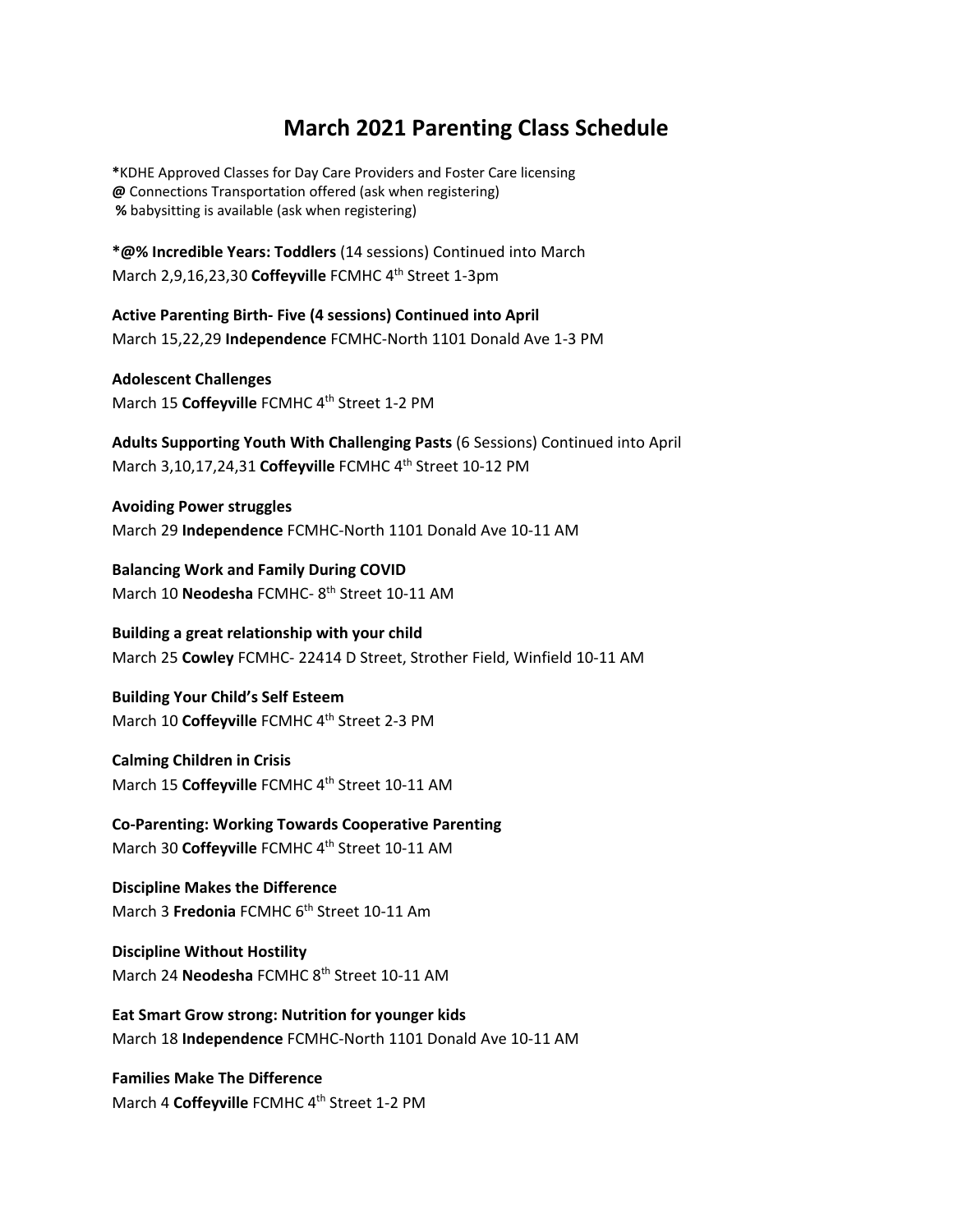**Four Steps to Responsibility** March 18 **Coffeyville** FCMHC 4th Street 10‐11 AM

**General Discipline Techniques** March 10 **Neodesha** FCMHC‐ 8th Street 2‐3 PM

**Healing the invisible wounds: kids exposed to domestic violence** March 4 **Independence** FCMHC‐North 1101 Donald Ave 1‐3 PM

**Helping Children Cope With Stress** March 1 **Coffeyville** FCMHC 4<sup>th</sup> Street 1-2 PM

**Helping your child cope with chronic Illness** March 30 **Independence** FCMHC‐North 1101 Donald Ave 1‐2 PM

**Helping your kids stop negative thoughts** March 23 **Independence** FCMHC‐North 1101 Donald Ave 10‐11 AM

**How to make the best of Sibling rivalry** March 16 **Independence** FCMHC‐North 1101 Donald Ave 10‐12 PM

**How to Raise Kids Who Make Responsible Decisions When Nobody is Looking** March 1 **Coffeyville** FCMHC 4th Street 10‐11 AM

**Keeping Kids Safe Online** March 11 **Coffeyville** FCMHC 4th Street 10‐11 AM

**Keeping the Peace At Home: Anger Management For Parents** March 17 Coffeyville FCMHC 4<sup>th</sup> Street 2-3 PM

**Kids and Vaping: What Parents Need To Know** March 25 **Coffeyville** FCMHC 4<sup>th</sup> Street 1-2 PM

**Learn their Language: Communication Strategies With Teens** March 25 **Coffeyville** FCMHC 4th Street 10‐11 AM

**Mindful Parenting** March 9 **Independence** FCMHC‐North 1101 Donald Ave 12‐1 PM

**Neglect Matters: A Parent's Guide to recognizing neglect** March 8 **Independence** FCMHC‐North 1101 Donald Ave 10‐11 AM

**Nurturing the Blended Family** March 9 Coffeyville FCMHC 4<sup>th</sup> Street 10-11 AM

**Painless Parenting for the Preschool Years** March 22 Coffeyville FCMHC 4<sup>th</sup> Street 2-4 PM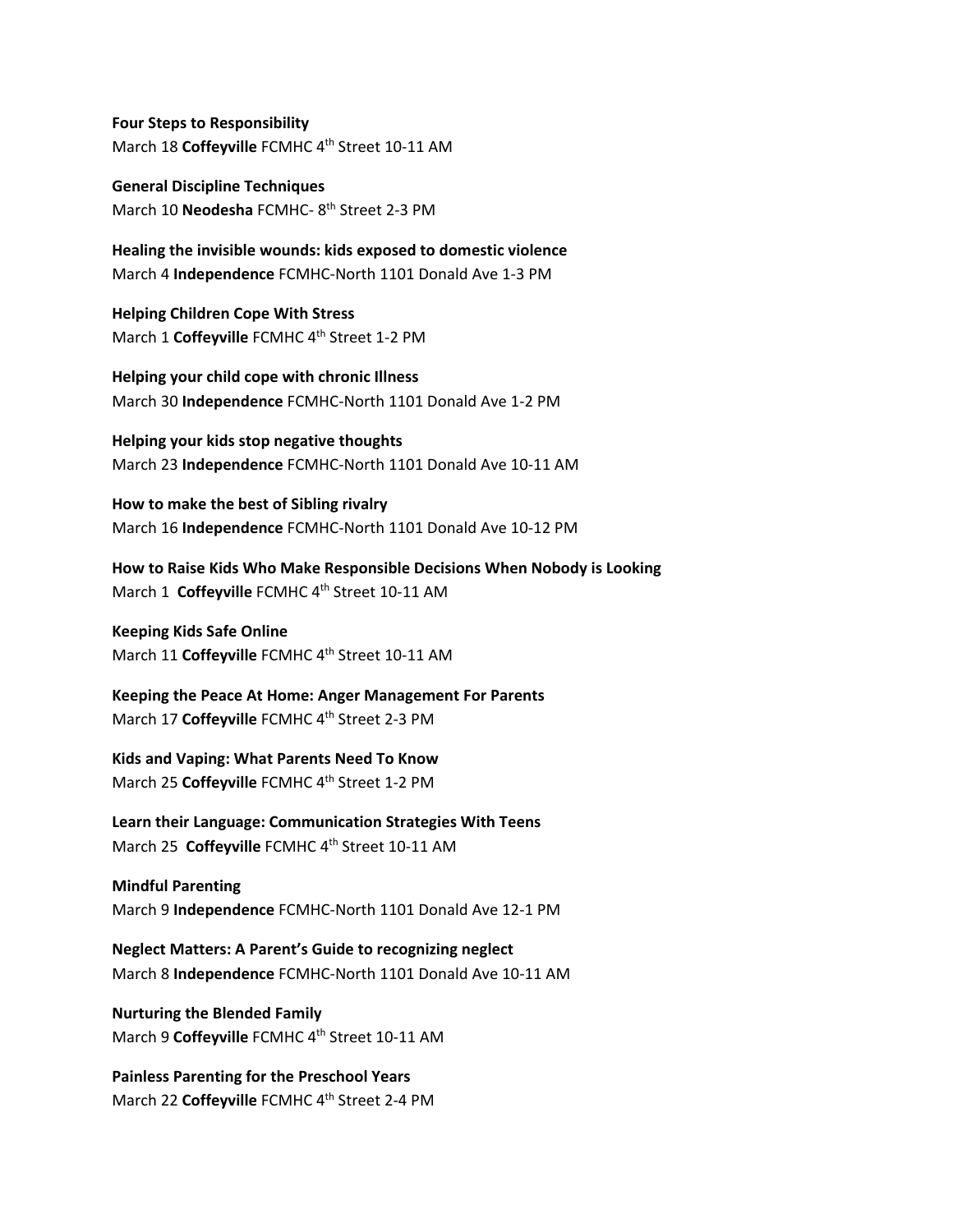## **Parent Education Support Group**

March 5,12,19,26 **Independence** FCMHC‐North 1101 Donald Ave 10‐11 AM March 31 Coffeyville FCMHC 4<sup>th</sup> St. 2-3 PM

**Parenting By Praise** March 31 **Independence** FCMHC‐North 1101 Donald Ave 8‐9 AM

**Parenting for drug prevention** March 1 **Independence** FCMHC‐North 1101 Donald Ave 10‐11 AM

**Parenting Kids With Anxiety** March 3 Coffeyville FCMHC 4<sup>th</sup> Street 2-3 PM

**Parenting the Love and Logic Way (6 sessions) continued from February** March 2, 8 **Independence** FCMHC‐North 1101 Donald Ave 1‐2 PM

**Raising Responsible Children** March 23 **Coffeyville** FCMHC 4th Street 10‐11 AM

**Real World Parenting Strategies** March 1 Independence FCMHC‐N 1101 Donald Ave 1‐3 PM

**Secrets to Success In Parenting Your Teen** March 16 Coffeyville FCMHC 4<sup>th</sup> Street 10-11 AM

**Stimulating Infant and Toddler Activities** March 8 Coffeyville FCMHC 4<sup>th</sup> Street 1-2 PM

**Strengthening Parenting Through Family Relationships** March 2 **Coffeyville** FCMHC 4th Street 10‐11 AM

**Stress and The Healthy Family** March 29 **Coffeyville** FCMHC 4th Street 10‐11 AM

**Talking to kids about suicide** March 15 **Independence** FCMHC‐North 1101 Donald Ave 10‐11 AM

**Teaching Kids Home Alone Skills** March 18 Coffeyville FCMHC 4<sup>th</sup> Street 1-2 PM

**The challenges of parenting: for new and expectant parents** March 30 **Independence** FCMHC‐North 1101 Donald Ave 10‐11 AM

**The effects of substance abuse on the family** March 3 **Fredonia** FCMHC 6<sup>th</sup> Street 1-2 PM